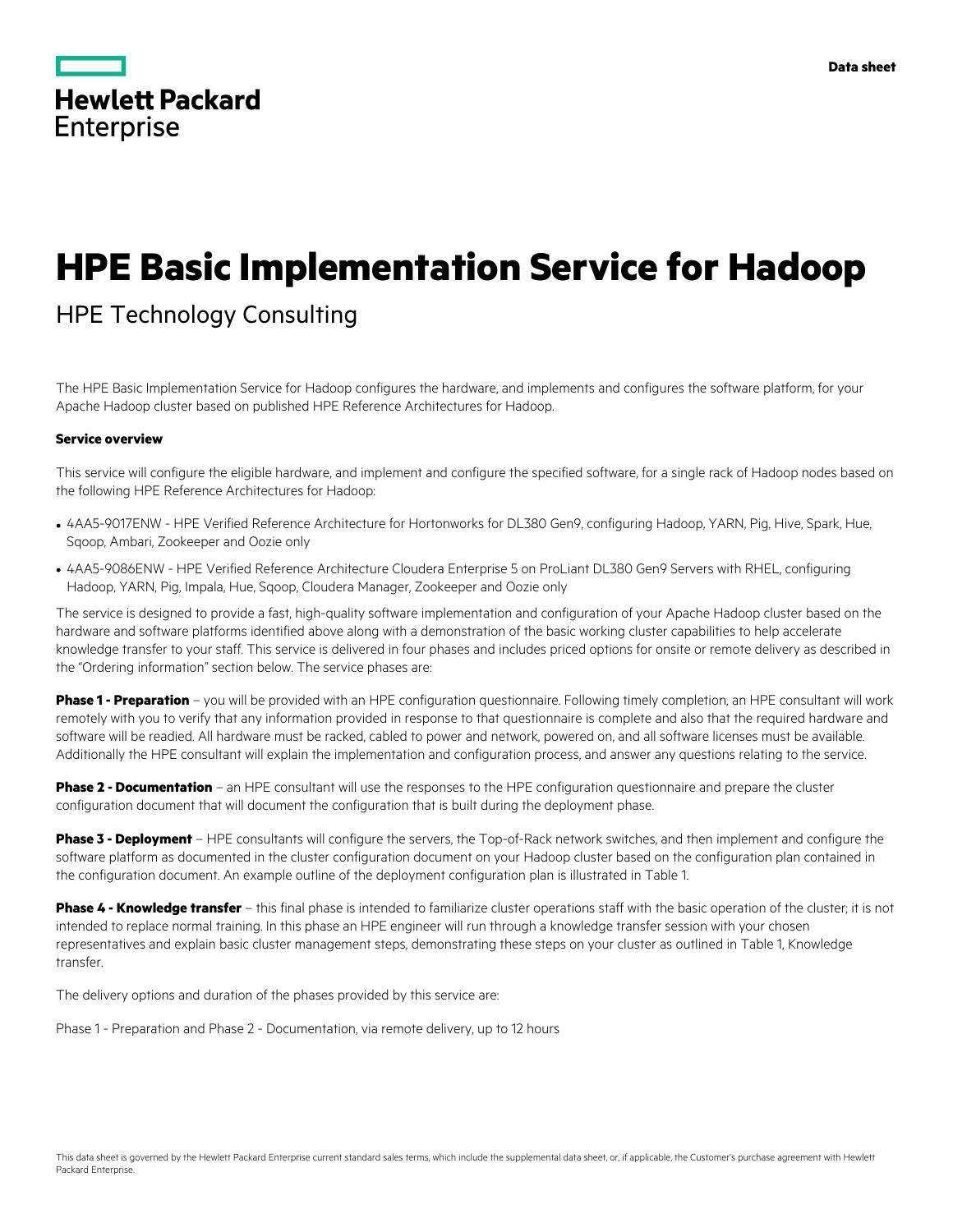Phase 3 - Deployment, via the selected delivery option(\*), up to 24 hours. Top-of-Rack network switches may require an onsite visit for the network switch configuration.

Phase 4 - Knowledge transfer, via the selected delivery option(\*), up to 8 hours.

\*Based upon the service ordered, see the "Ordering information" section below.

This service includes basic implementation and configuration of your Hadoop cluster and is not intended to provide full production readiness without additional design, planning, acceptance testing, and integration services.

However, HPE can provide limited augmentation of this basic service, which can be purchased at additional cost and can include:

- The addition of other Apache Hadoop components from the selected Hadoop distribution
- The addition of up to 2 further racks of Hadoop servers
- Substitution of the Top-of-Racks switches with another vendors' equivalent network switches

These additional services can be quoted as jointly agreed upon additional consultant days and purchased by you as an option to this service, see the "Ordering information" section below.

#### **Service benefits**

The HPE Basic Implementation Service for Hadoop is designed to help provide:

- Faster time to readiness with your HPE Reference Architecture for Hadoop platform
- Improved quality of the HPE Reference Architecture for Hadoop platform implementation
- Reduce implementation costs by leveraging HPE specialists

### **Service feature highlights**

- Phase 1 Preparation
- Phase 2 Documentation
- Phase 3 Deployment
- Phase 4 Knowledge transfer

# **Table 1. Service features**

| <b>Feature</b>                 | <b>Delivery specifications</b>                                                                                                                                                                                                                                                                                                                                                                                                                                                                                                                                                                                                          |
|--------------------------------|-----------------------------------------------------------------------------------------------------------------------------------------------------------------------------------------------------------------------------------------------------------------------------------------------------------------------------------------------------------------------------------------------------------------------------------------------------------------------------------------------------------------------------------------------------------------------------------------------------------------------------------------|
| <b>Phase 1 - Preparation</b>   | In this phase the Customer will be provided with an HPE configuration questionnaire. Following timely completion by the Customer,<br>an HPE consultant will work remotely with the Customer to verify that any information provided in response to that questionnaire is<br>complete. Additionally, the HPE consultant will explain the implementation and configuration process, answer any questions relating<br>to the subsequent three phases of the service, and review customer responsibilities, including but not limited to, ensuring that the<br>required hardware and software meets all criteria prior to service delivery. |
| <b>Phase 2 - Documentation</b> | In this phase an HPE consultant will produce a configuration document that describes the Customer's target platform configuration.                                                                                                                                                                                                                                                                                                                                                                                                                                                                                                      |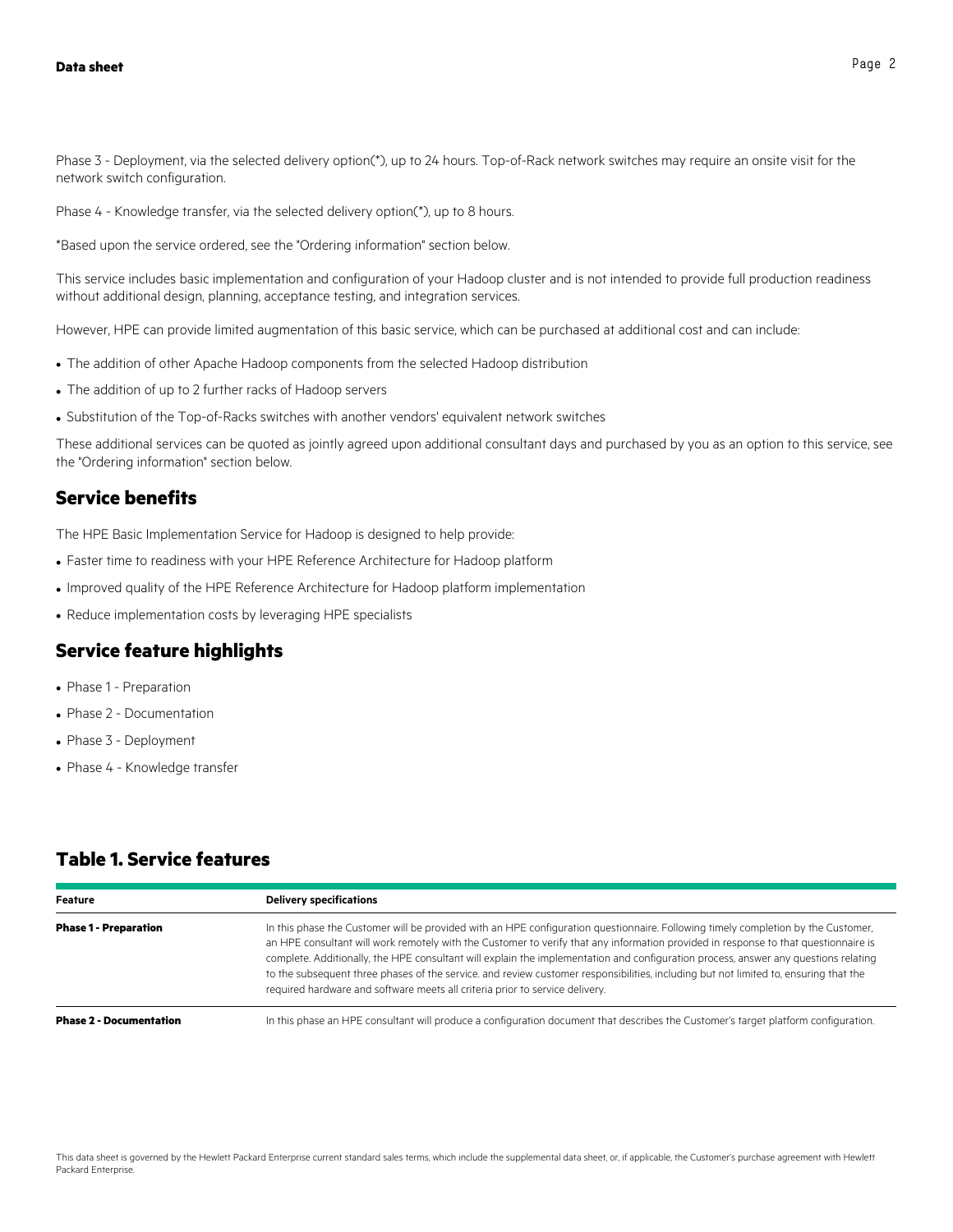|                                     | The configuration document will use information as supplied by the Customer in answers to the HPE questionnaire and includes the<br>following information, as applicable:                                                                                                                                                                                                                                                                                                                                                                                                                                                                                                                                                                                                                                                                                                                                                                                                                    |  |
|-------------------------------------|----------------------------------------------------------------------------------------------------------------------------------------------------------------------------------------------------------------------------------------------------------------------------------------------------------------------------------------------------------------------------------------------------------------------------------------------------------------------------------------------------------------------------------------------------------------------------------------------------------------------------------------------------------------------------------------------------------------------------------------------------------------------------------------------------------------------------------------------------------------------------------------------------------------------------------------------------------------------------------------------|--|
|                                     | • Configuration plan<br>• Hadoop storage configuration<br>• HPE Reference Architecture networking requirements:<br>- IP subnets<br>- Host names<br>- Virtual LAN (VLAN) connectivity<br>- Management network<br>- Network Time Protocol (NTP)<br>- Data center uplinks<br>- Firewalls<br>• Server and compute requirements:<br>- Compute OS and firmware                                                                                                                                                                                                                                                                                                                                                                                                                                                                                                                                                                                                                                     |  |
|                                     | - Number and type of Hadoop servers                                                                                                                                                                                                                                                                                                                                                                                                                                                                                                                                                                                                                                                                                                                                                                                                                                                                                                                                                          |  |
| <b>Phase 3 - Deployment</b>         | In this phase an HPE consultant will conduct the software implementation and configuration of HPE's Reference Architecture for<br>Hadoop based upon the documented configuration plan that can include the following:                                                                                                                                                                                                                                                                                                                                                                                                                                                                                                                                                                                                                                                                                                                                                                        |  |
|                                     | • Top-of-Rack network switch configuration and checks<br>• Implementation and configuration of Linux® on the Management nodes<br>• Validate data center connectivity<br>• Implementation and configuration of HPE's Insight Cluster Management Utility<br>• Optimize the configuration of the Hadoop nodes BIOS and SmartArray<br>• Implementation and configuration of the Linux on the Hadoop nodes<br>• Partitioning and formatting of the Hadoop data drives<br>• Setup initial user accounts and 'ssh' configuration<br>• Implementation of the Hadoop vendors cluster management tool<br>• Setup configuration for Hadoop deployment<br>• Deploy Hadoop to target nodes<br>• Configure an agreed subset of the Hadoop services as documented in the configuration plan<br>• Perform HPE standard basic configuration checks to verify that the Hadoop platform meets the documented configuration plan<br>• Perform a Hadoop Terasort test to demonstrate the operation of the cluster |  |
| <b>Phase 4 - Knowledge transfer</b> | The final phase, Knowledge transfer, is intended to familiarize cluster operations staff with the basic operation of the cluster; it is not<br>intended to replace normal training. Subject to the time allotted for this knowledge transfer, this session may include the following<br>demonstration on the installed Hadoop platform:<br>• Platform Cluster Management (Insight CMU)<br>- Startup/shutdown the servers<br>- Adding/removing a node<br>- Building and deploying nodes<br>- Performance monitoring<br>- Validating the node configuration<br>- Use of out-of-band management (iLO)<br>• Hadoop Cluster Management<br>- Startup/shutdown of the Hadoop cluster<br>- Name node status<br>- Adding, removing, and replacing a node<br>- Checking job status<br>- Checking HDFS status<br>• External interfaces<br>- Directory services - DNS, NTP<br>• HPE and Hadoop vendor support process - who, what, and when.                                                             |  |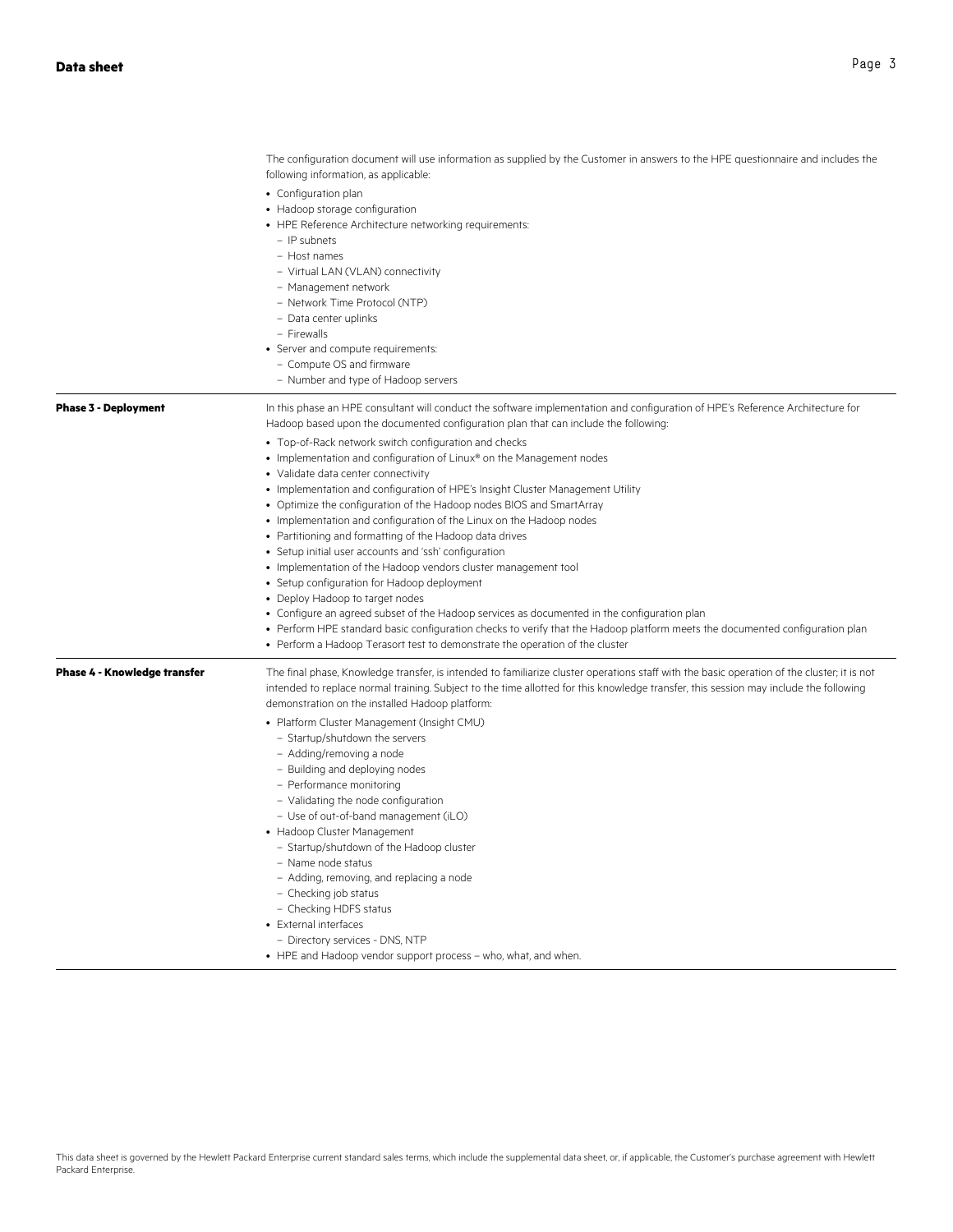# **Service limitations**

This service is available during HPE standard work days, excluding weekend days and HPE holidays, and during country-specific standard HPE business hours. Phases 1 and 2 of this service will be delivered remotely; Phases 3 and 4 of this service will be delivered either remotely or onsite depending on the service selected, see the "Ordering information" section below.

## **Customer responsibilities**

In addition to any prerequisites or other tasks that may be identified in discussion with the Customer during the preparation phase, the Customer is responsible for the following:

- Provision of HPE servers, networking, software media, and software licenses that meet the hardware and software requirements for the specified HPE published Reference Architecture for Hadoop platform, as specified in this datasheet.
- Provision of onsite access to the servers and infrastructure required for the HPE Basic Implementation Service for Hadoop that includes network access to the Hadoop cluster and iLO network for the purposes of installation, configuration, and management of the Hadoop cluster for the duration of the service.
- Where the remote service option has been selected, access to the required Hadoop servers and network infrastructure will be via remote access technologies such as HPE MyRoom virtual rooms (https://www.myroom.hpe.com) or any mutually agreed upon Customer-provided access technology.
- The security of the Customer's proprietary and confidential information.
- All data backup and restore operations.

The Customer acknowledges and agrees that HPE may use resources outside the country of purchase to remotely access the products in order to perform these remote services.

Additionally, it is the Customer's responsibility to provide a designated primary contact, who is:

- Responsible for all aspects of the Customer-assigned work efforts
- Authorized to make all decisions relative to this service including identification and assignment of Customer resources
- Available to interface with HPE assigned resources on day-to-day issues during the course of this service
- Authorized to sign status reports, approve consultant hours, and approve project changes
- Able to coordinate all work efforts and meeting schedules
- Provide to HPE, on request, any information that HPE may reasonably request in order to provide this service
- Purchase or provide all hardware, software, licenses, and environments necessary for HPE to deliver the service

### **General provisions/Other exclusions**

This standard service is limited to a single installation of HPE Basic Implementation Service for Hadoop on a single rack of Hadoop node at a single customer location.

HPE reserves the right to charge, on a time and materials basis, for any additional work required to address service prerequisites or other requirements that are not met by the Customer.

Upon receipt of an acceptable order, HPE will contact the Customer within 7 business days to organize service delivery. HPE may require up to 30 days to organize resources and begin work.

The scope of this service is limited to the HPE Basic Implementation Service for Hadoop described herein only. No products, licenses, or software will be provided as part of this service.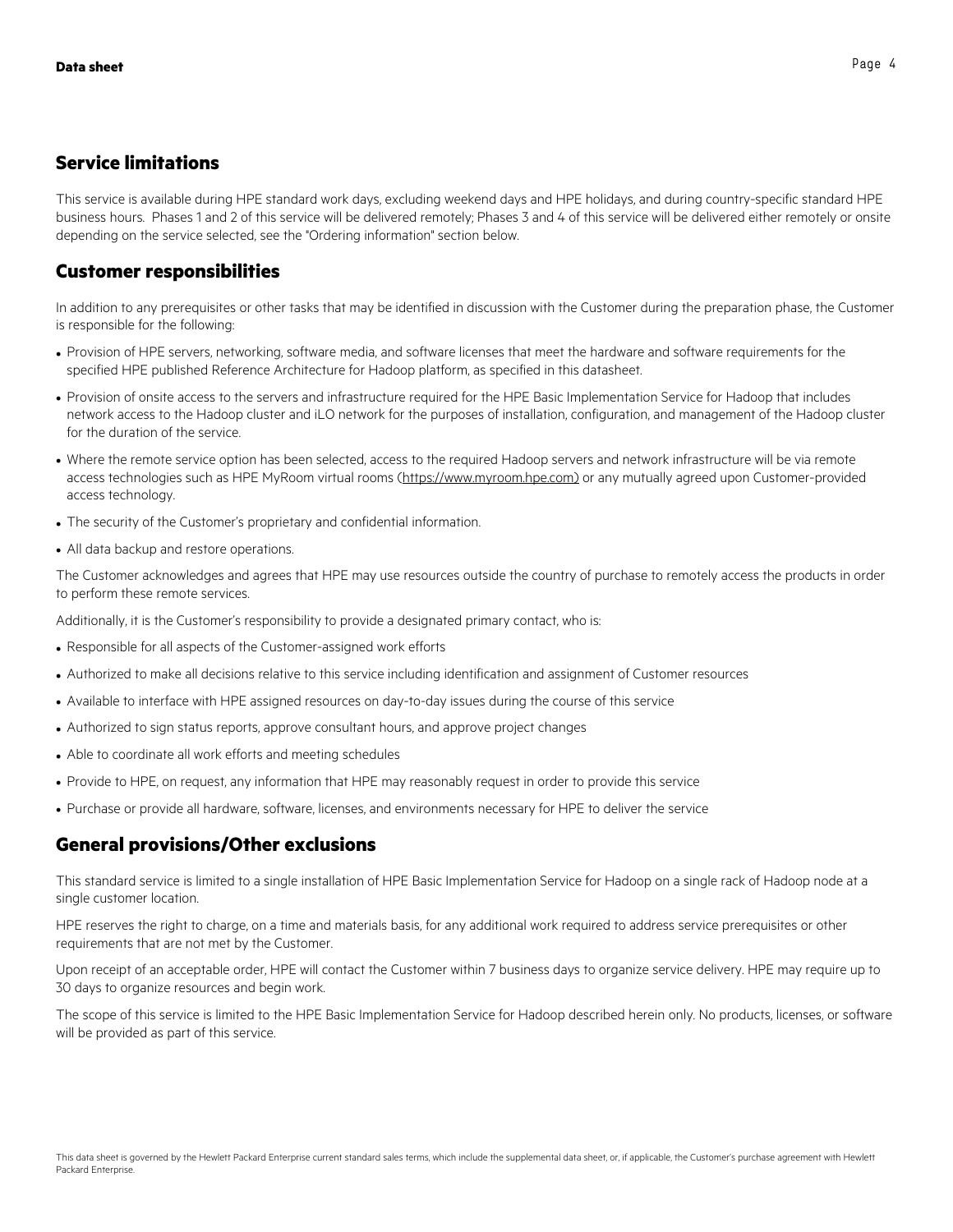Services are provided during HPE standard local business hours and days excluding HPE holidays.

Deliverables are accepted upon delivery.

The delivery of HPE Basic Implementation Service for Hadoop is restricted to a single IT environment under the direct day-to-day management of one IT manager in one country.

The service will expire at the end of 120 days from the date of purchase if not used. Under no circumstances shall the Customer be entitled to a credit or refund of any unused services.

The service includes travel time to and from the Customer location for the specified onsite delivery.

HPE Professional Services are governed by HPE's standard terms for professional services.

Activities such as, but not limited to, the following are excluded from this service:

- Customer acceptance, performance, custom test cases, or security testing
- Any third-party systems or software integration not described herein
- Custom scripting
- Application or workload integration or demonstration
- Custom monitoring
- Third-party load balancer integration
- Customer security policy creation, rules, or external security devices
- External VLAN configuration

#### **Ordering information**

HPE Basic Implementation Service for Hadoop can be ordered with the following product number:

• H1XG3A1: HPE Basic Implementation Service for Hadoop (Onsite delivery)

The following option adds additional consecutive consultancy days to the onsite implementation and configuration service as jointly agreed with **HPF** 

- H1XG5A1: Hadoop Additional Day Service (Onsite delivery)
- H1XG4A1: HPE Basic Implementation Service for Hadoop (Remote delivery)

The following option adds additional consecutive consultancy days to the remote implementation and configuration service as jointly agreed with HPE.

• H1XG6A1: Hadoop Additional Day Service (Remote delivery)

#### **For more information**

For more information on HPE Big Data Services, contact any of our worldwide sales offices or visit our Web site at:

https://www.hpe.com/us/en/solutions/big-data.html